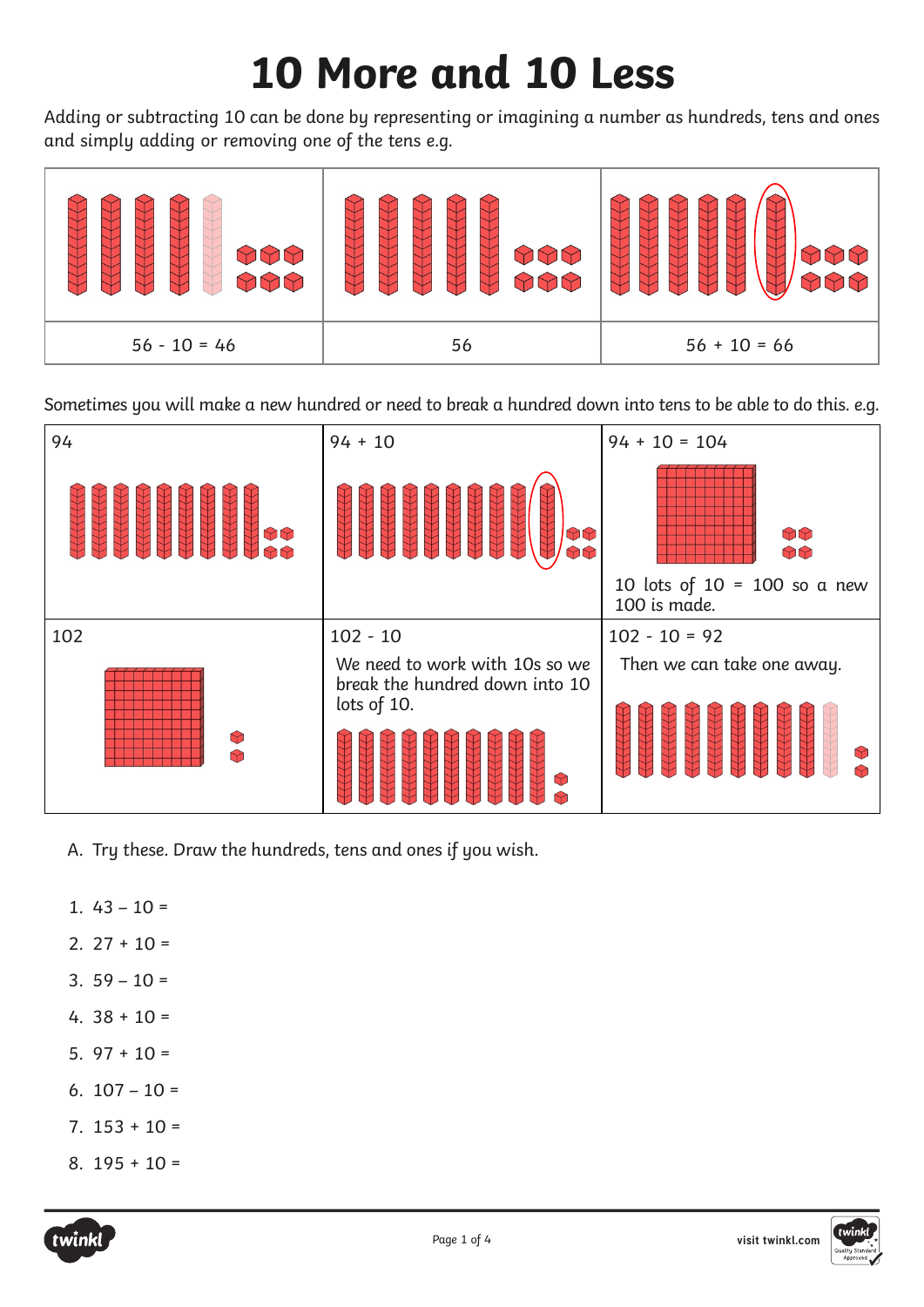B. Can you fill in the missing numbers in these pieces snipped from number squares? Don't forget you can have number squares that are bigger than 0-100



C. Look at the amounts these children have saved. How much would they have if they spent £10 or if they saved £10 more?



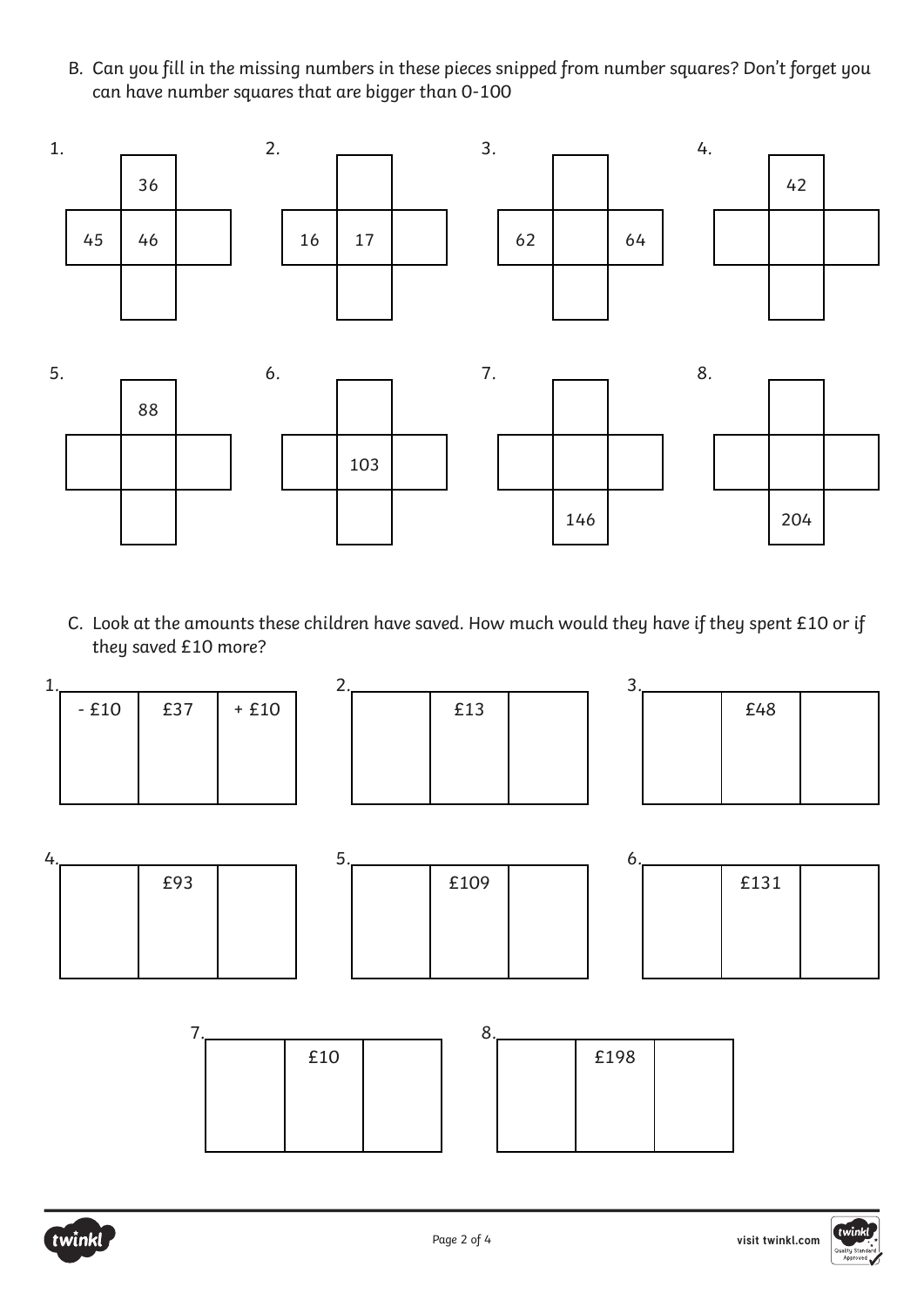## **10 More and 10 Less Answers**

Adding or subtracting 10 can be done by representing or imagining a number as hundreds, tens and ones and simply adding or removing one of the tens e.g.



Sometimes you will make a new hundred or need to break a hundred down into tens to be able to do this. e.g.



- A. Try these. Draw the hundreds, tens and ones if you wish.
- 1. 43 10 = **33**
- 2. 27 + 10 = **37**
- 3. 59 10 = **49**
- 4. 38 + 10 = **48**
- 5. 97 + 10 = **107**
- 6. 107 10 = **97**
- 7. 153 + 10 = **163**
- 8. 195 + 10 = **205**